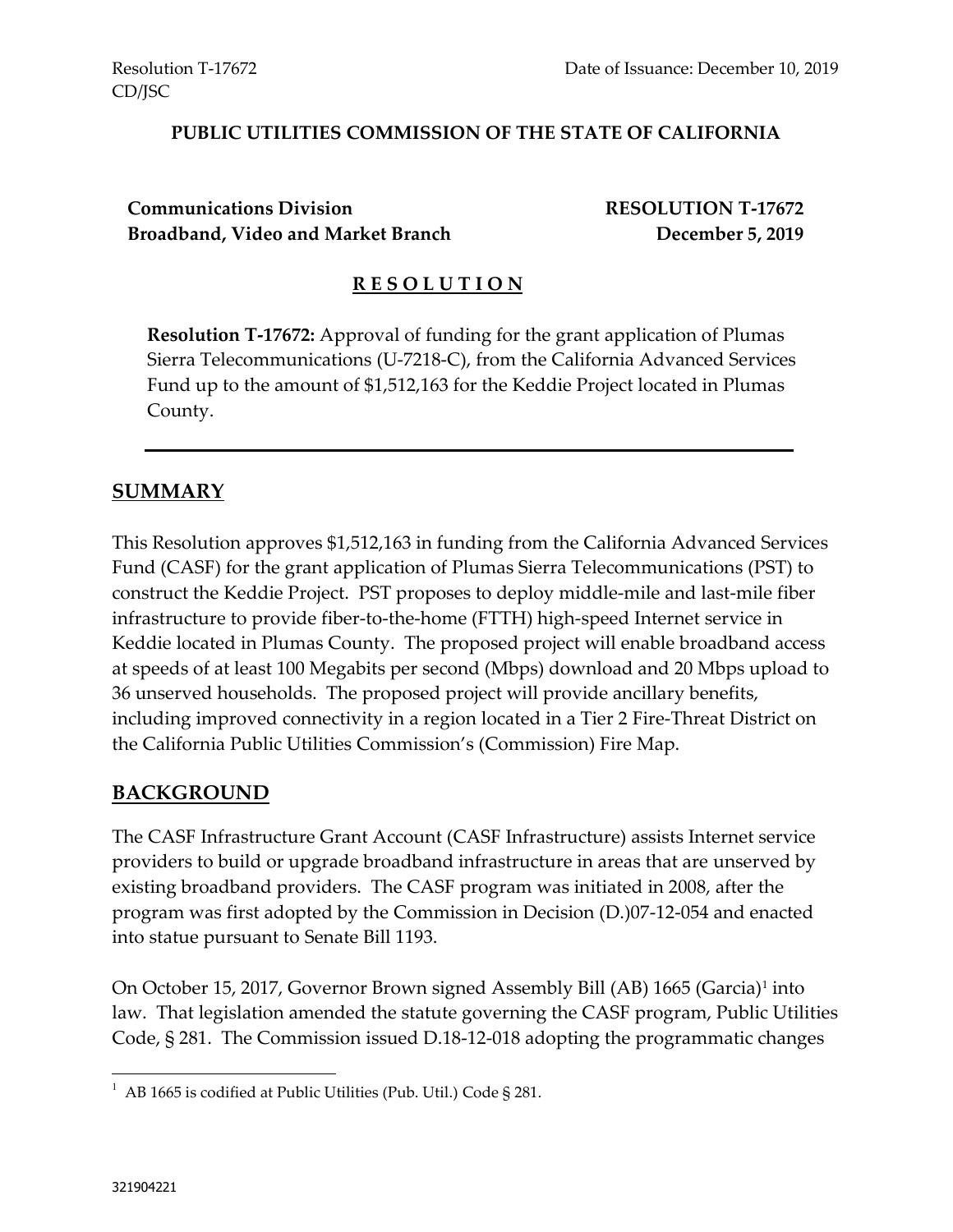$\overline{a}$ 

to the CASF. Appendix 1 of D.18-12-018 set forth the rules, application requirements and guidelines for the CASF Infrastructure.<sup>2</sup>

**On May 1, 2019, PST submitted a CASF Infrastructure application, requesting 100 percent funding of \$1,583,660 to deploy middle-mile fiber and last-mile FTTH broadband access to 33 unserved households in the community of Keddie in Plumas County.** The CASF grant funding request would cover the complete project deployment costs of the Keddie Project.

PST is a wholly owned subsidiary of Plumas-Sierra Rural Electric Cooperative (PSREC). Founded in 1937, PSREC is a member-owned electric distribution utility providing electrical power and related services to over 7,500 member/owners in Plumas, Lassen, and Sierra counties in California, and portions of Washoe County in Nevada. In 1987, PSREC management and board of directors formed its PST subsidiary to offer affordable telecommunication and internet services in PSREC's electrical service areas where communications were not previously available. PST headquarters are in Portola, CA, with a second office in Susanville (Lassen County).

PST is an experienced wireless Internet service provider that operates wireless networks in Plumas and Eastern Sierra counties. Since the mid-1990s, PST has offered satellite television, dial-up Internet access, satellite high-speed broadband, Wi-Fi Internet access, and wireless cellular telephone services in several areas within its service territory. In 2010, PST accepted CASF and American Reinvestment and Recovery Act (ARRA) grants to build a 198 middle-mile fiber optic network along Highway 395 from Reno, Nevada to Susanville and Quincy. The PST fiber network was completed in 2013 and provides access to wholesale broadband for large anchor institutions and Internet service providers, as well as broadband services to local businesses and communities. Since the completion of the PST fiber network, PST has continued to expand broadband services in the area, acquiring an abandoned cable TV system to provide broadband services in Portola, Quincy, and Graeagle with speeds of up to 25 Mbps download and 10 Mbps upload.

 $2$  The Commission extended the CASF Infrastructure application deadline from April 1 to May 1, 2019, and all subsequent deadlines are moved back by one month. Assigned Commissioner's Ruling R.12-10- 012, March 14, 2019.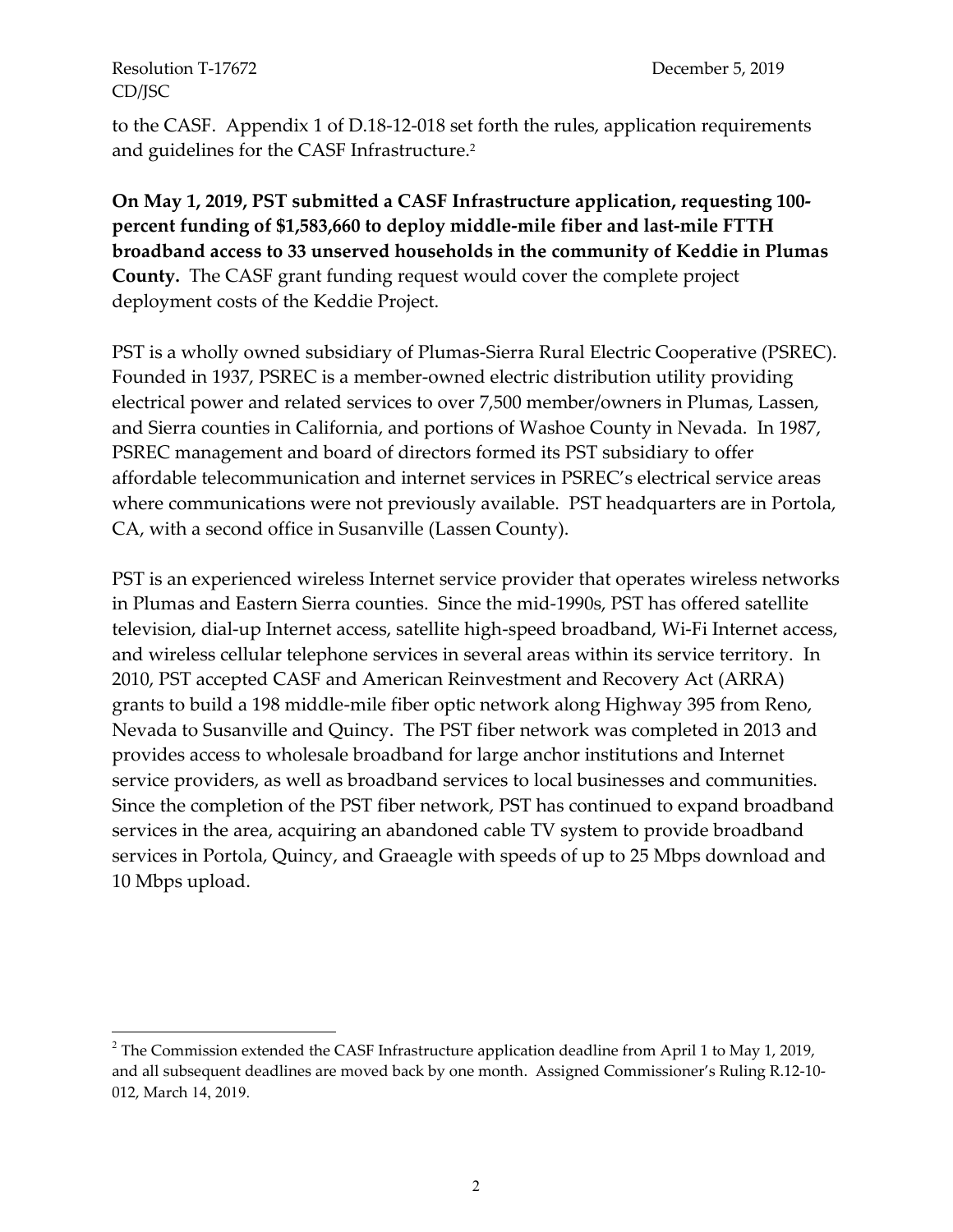# **NOTICE**

On May 15, 2019, Staff posted the proposed project area map, census blocks, and zip codes for the Keddie Project on the Commission's CASF webpage<sup>3</sup> under "CASF Application Project Summaries" and sent notice regarding the project to its CASF Distribution List.<sup>4</sup>

## **PROTEST/CHALLENGES**

On June 5, 2019, DigitalPath Inc. (DigitalPath) challenged the application stating it provides broadband availability at served speeds in the Quincy area.

The outcome of the challenge is addressed in the Discussion, Section I, Project Area Eligibility.

## **DISCUSSION**

In compliance with D.18-12-018, Staff determined PST's revised Keddie Project is eligible to received \$1,512,163 in CASF Infrastructure grant funding. PST is required to comply with all guidelines, requirements, and conditions associated with the grant of CASF Infrastructure funds. Payments to PST will be made in accordance with Pub. Util. § 281 (f)(11).

Details of Staff analysis are explained in the following sections:

- I. Project Area Eligibility
- II. Minimum Performance Criteria
- III. Funding Determination
- IV. Safety and Community Support
- V. Compliance Requirements
- VI. Payments to CASF Recipients

Key project information and maps are shown in Appendix A and B.

<sup>3</sup> https://www.cpuc.ca.gov/General.aspx?id=1040

<sup>4</sup> https://www.cpuc.ca.gov/General.aspx?id=8246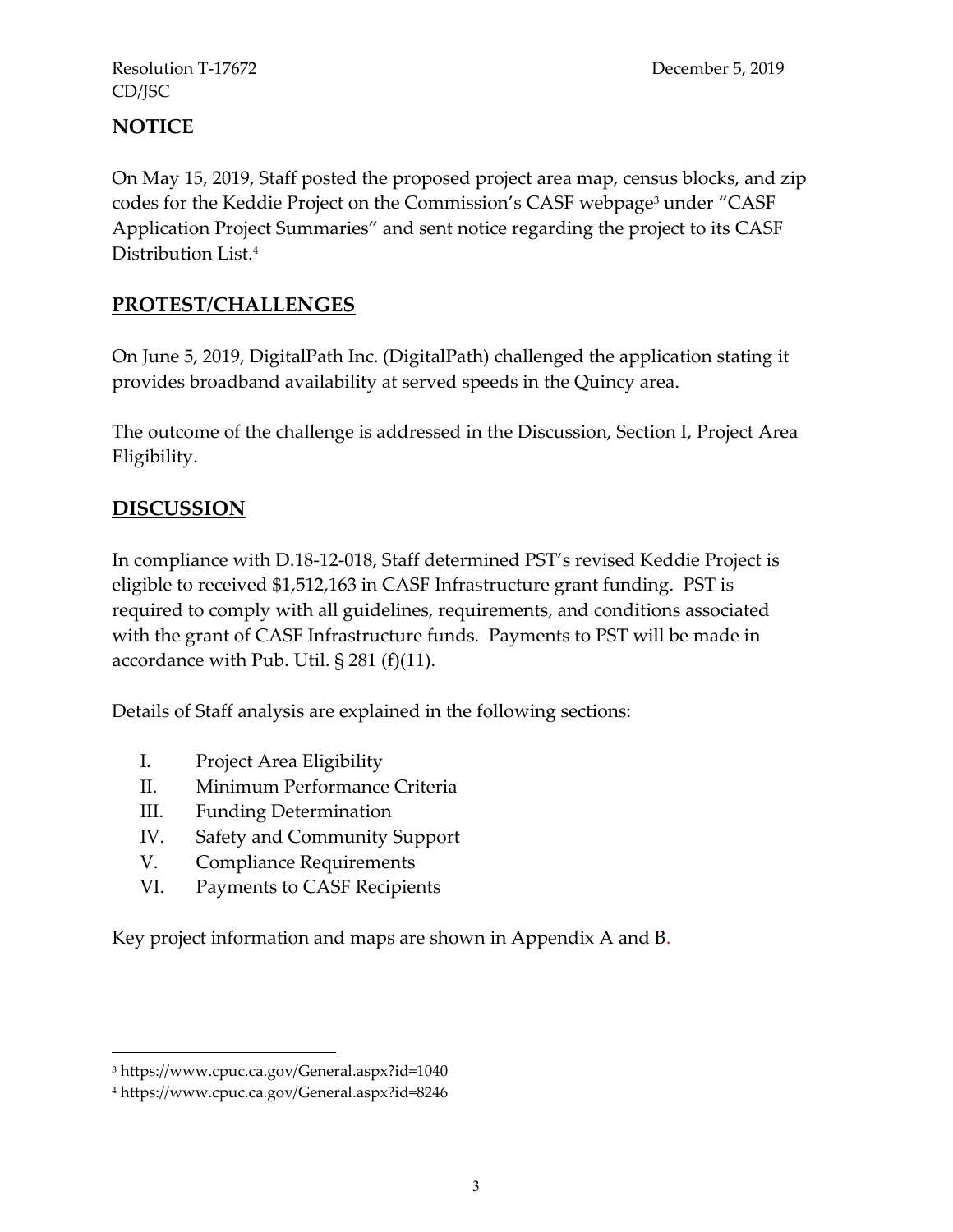## **I. Project Area Eligibility**

No provider filed a "right-of first refusal" for PST's project area by January 15, 2019, nor does the proposed project area include census blocks identified by the Federal Communications Commission's Connect America Fund Phase II program. Staff requested PST to revise its original application based on the determination of the successful challenge submitted by DigitalPath. The revised Keddie Project Summary was posted on the Commission's webpage on October 1, 2019. Based on PST's project revision, Staff determined the Keddie Project, including middle-mile infrastructure, is eligible for a CASF Infrastructure grant.

**PST revised its proposed project because two census blocks were identified to be served by DigitalPath.** Only households that are unserved are eligible for the CASF Infrastructure grant. Unserved means there is no provider offering access at speeds of 6Mbps downstream and 1 Mbps upstream. In PST's original application, PST claimed there are 33 unserved households located within the nine census blocks in the Keddie project area. DigitalPath challenged the application stating the company provides broadband availability at served speeds in Quincy area. Based on customer address and billing information submitted by DigitalPath, Staff determined two census blocks in the proposed project area were already served and directed PST to revise its application.

In its revised application, PST reduced the grant funding request to \$1,512,163 and reduced the number of census blocks from nine to seven; but the number of unserved households had increased from 33 to 39. PST claimed several unserved households were inadvertently omitted in the original application; and provided parcel addresses as verification. Staff mapped the address data and found 3 of the 39 households were not in the project area census blocks. Thus, Staff determined the household count for the revised project is 36 unserved households. This number also conforms with the U.S. 2010 Census data. Table 1, below, compares PST's Original Application to the Revised Application.

|                                    | Unserved   | Census        | CASF Fund   |
|------------------------------------|------------|---------------|-------------|
|                                    | Households | <b>Blocks</b> | Request     |
| <b>Original Application</b>        | 33         |               | \$1,583,660 |
| <b>Revised Application</b>         | 39         |               | \$1,512,163 |
| <b>Final Eligible Project Area</b> | 36         |               | \$1,512,163 |

**Table 1: PST's Revised CASF Infrastructure Grant Application**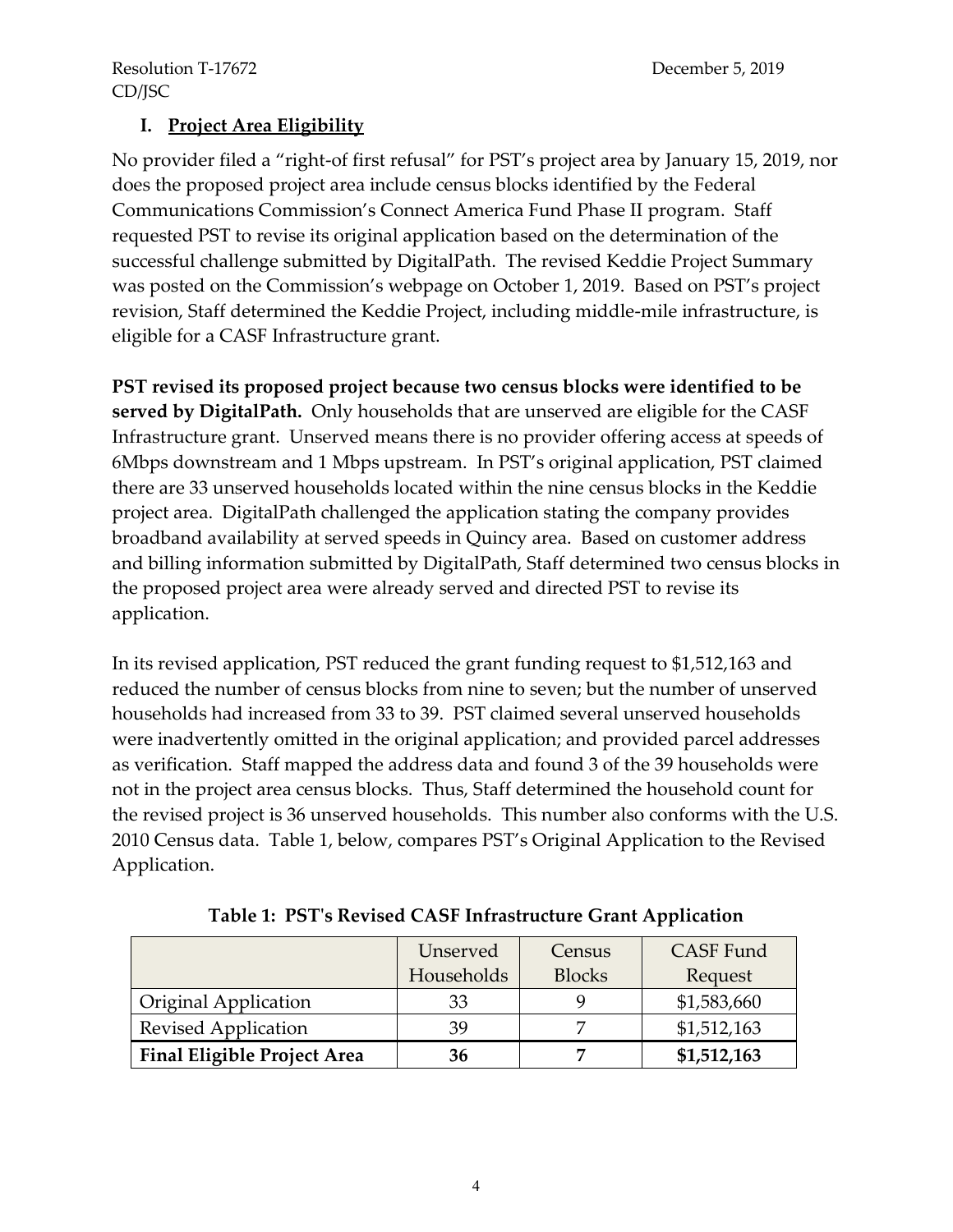**The revised Keddie project area is eligible for a CASF grant.** There are no existing facilities-based wireline or fixed wireless broadband service providers in the project area. According to the California Interactive Broadband Map, the area only has access to dial-up.<sup>5</sup>

**Middle-Mile infrastructure is eligible for a CASF Infrastructure grant.** PST proposes to place approximately 13.7 miles of middle-mile fiber optic cable, connecting Keddie to PST's core fiber network located in Quincy, and 10.5 miles of last mile fiber optic cable for the FTTH facilities. Currently, the city of East Quincy is served by last-mile fiber infrastructure deployed by PST with the aid of ARRA and CASF grant funds. PST proposes to extend its existing middle-mile infrastructure from East Quincy to Keddie to deliver last-mile service. PST is unable to deliver last-mile service absent building the additional fiber infrastructure. Therefore, Staff has determined the middle-mile infrastructure is indispensable in order to serve the proposed communities.

According to the California Interactive Broadband Map, the Quincy area is partially served by DigitalPath, a fixed wireless service provider, but there is no existing wireline infrastructure to serve households in Keddie. AT&T Communications is the local Incumbent Local Exchange Carrier (ILEC) and does not offer broadband Internet service to households in Keddie. Therefore, Staff determined the middle-mile infrastructure is necessary to serve the proposed communities and thus eligible for CASF funding, pursuant to Pub. Util. Code § 281 (f)(5)(B).

#### **II. Minimum Performance Criteria**

Based on Staff's review, the Keddie Project meets the minimum performance criteria pursuant to D.18-12-018, Appendix 1, Section 6, as summarized in Table 2.

|            | <b>CASF Performance Criteria</b>          | <b>Proposed Project</b> |  |
|------------|-------------------------------------------|-------------------------|--|
|            | CEQA-exempt projects must be completed    |                         |  |
| Project    | within 12 months, and all other projects  | 12 months               |  |
| Completion | shall be completed within 24 months after | (CEQA exempt)           |  |
|            | receiving CEQA permit                     |                         |  |
|            | Prices committed for two years            |                         |  |
| Pricing    | after completion of the project           | 2-year                  |  |
| Speed      | At least 10/1 Mbps                        | 100 / 20 Mbps           |  |

**Table 2. Minimum Performance Criteria**

 $\overline{a}$  $<sup>5</sup>$  Dial-up provides speeds of less than 200 Kbps downstream and 200 Kbps upstream.</sup>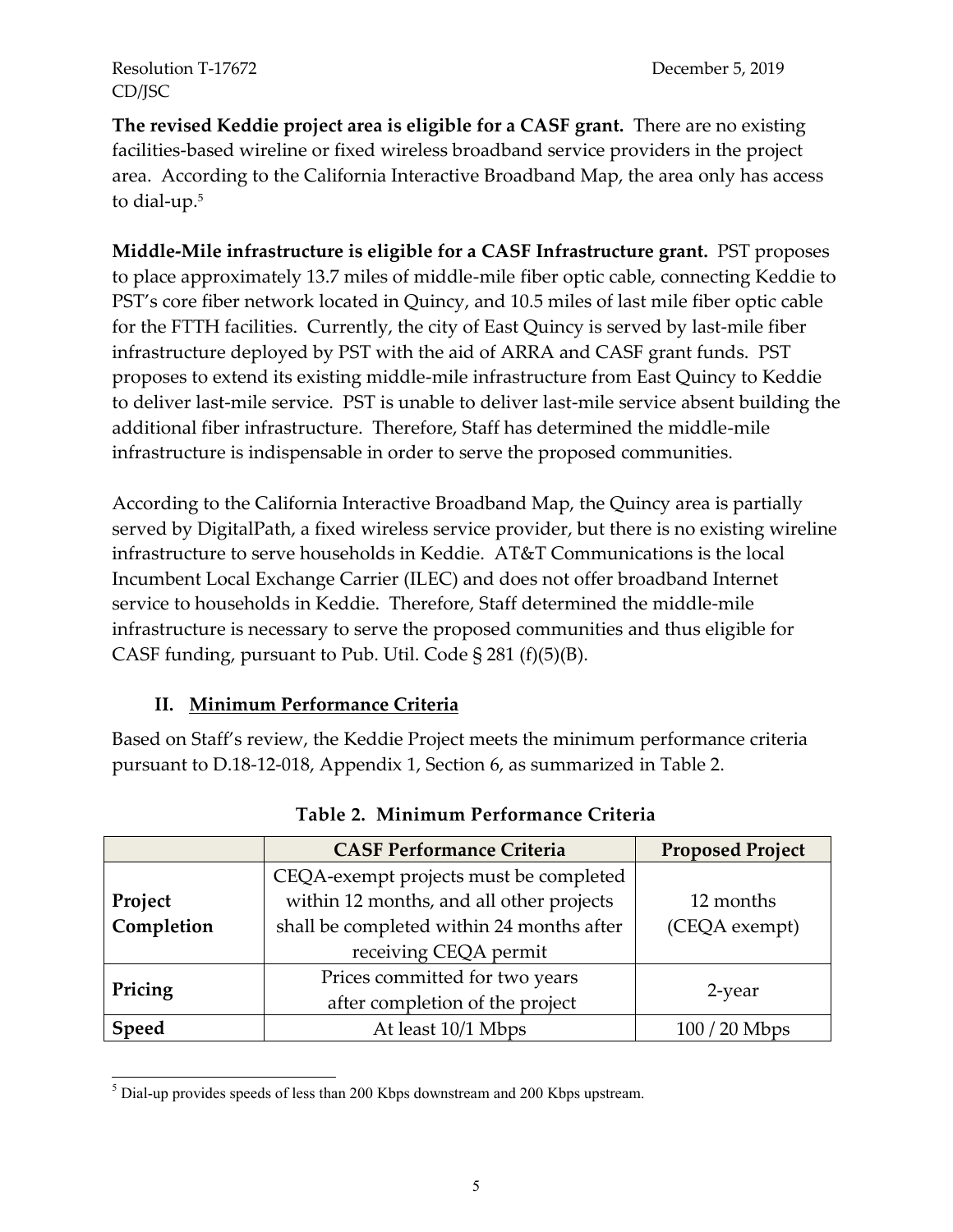| Latency       | Maximum of 100 ms of latency | $25 \text{ ms}$     |
|---------------|------------------------------|---------------------|
| Data Caps     | Minimum of 190 GBs per month | No data cap         |
|               |                              | \$15/month for 10/1 |
| Affordability | Must offer low-income plan   | Mbps Low-Income     |
|               |                              | Program             |

**PST's Keddie Project is categorically exempt from California Environmental Quality Act (CEQA) review.** The Commission must review all CASF projects in accordance to CEQA requirements unless the project is statutorily or categorically exempt pursuant to CEQA guidelines.

In its application, PST requested categorical exemption from CEQA and provided the Commission with its plan to use existing PSREC owned poles, public utility easements (PUE), and public rights of ways (ROW) for the installation of underground and aerial fiber cable. The proposed project would cover approximately 0.87 square miles in the Keddie and Quincy area of Plumas County, California.

The majority of the build will consist of 22.95 miles of aerial fiber installation on existing overhead electrical infrastructure and 0.2 miles of underground installation of fiber conduit. The aerial portion will follow existing powerline corridors in federal and county ROWs and PUEs. New underground construction will occur along Highway 89 in the event an aerial route cannot be found. Trenching will be performed with a backhoe in an existing PUE. PST also plans to install one cabinet vault located on a new site also within a PSREC PUE. Following the installation of underground facilities and cabling, the site will be returned to its original condition.

Based on the above information, Energy Division has confirmed that the project is categorically exempt from CEQA review. This project meets the criteria of the CEQA categorical exemptions for CEQA Guidelines, 14 C.C.R. § 15301 (Existing Facilities) and § 15304 (Minor Alterations to Land). Thus, the entirety of the Keddie Project is categorically exempt from CEQA review.

**PST's broadband service offering meets CASF minimum performance criteria.** PST commits to residential and low-income broadband pricing plans, as summarized in Table 3 and Table 4, for two years starting from the beginning date of service. $^{\rm 6}$ Activation and installation fees will be waived for this project, in line with CASF

 $\overline{a}$ <sup>6</sup> On November 27, 2019, PST submitted reply comments to address concerns of broadband affordability raised in California Public Advocates Office's comments. PST provided revised broadband pricing for low-income residential customers.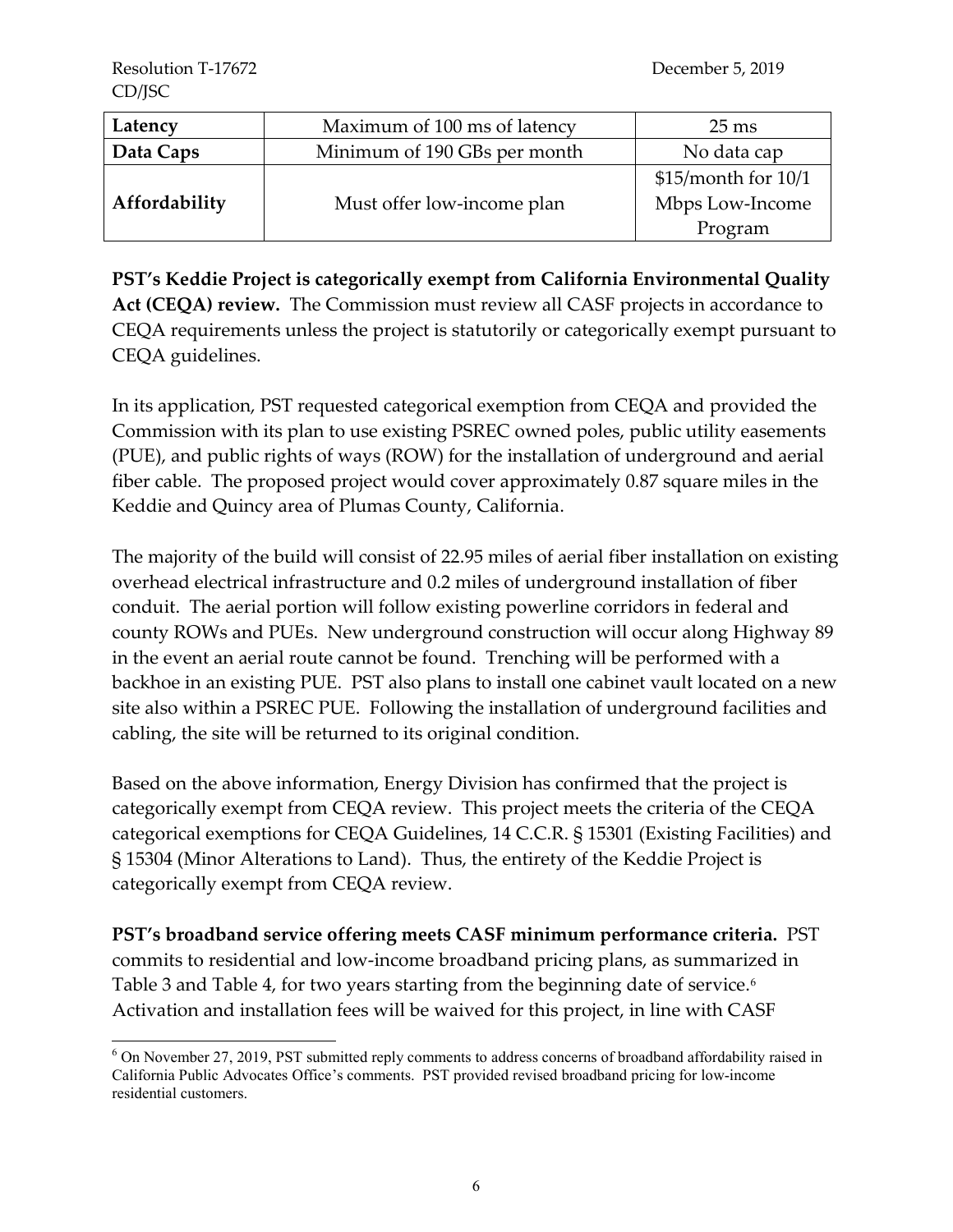requirements. PST's equipment fee will be waived for the first two years and will cost \$99 per year thereafter.

| <b>Download Speed</b> | <b>Upload Speed</b> | <b>Monthly Price</b> |
|-----------------------|---------------------|----------------------|
| 10 Mbps               | 1 Mbps              | \$55.00              |
| 15 Mbps               | 5 Mbps              | \$65.00              |
| 20 Mbps               | 5 Mbps              | \$75.00              |
| 25 Mbps               | 10 Mbps             | \$85.00              |
| 50 Mbps               | 10 Mbps             | \$95.00              |
| 100 Mbps              | 20 Mbps             | \$109.00             |

**Table 3: Broadband Pricing Plan**

#### **Table 4: Low-Income Broadband Pricing Plan**

| <b>Download Speed</b> | <b>Upload Speed</b> | <b>Monthly Price</b> |
|-----------------------|---------------------|----------------------|
| 10 Mbps               | 1 Mbps              | \$15.00              |
| 15 Mbps               | 5 Mbps              | \$25.00              |
| 20 Mbps               | 5 Mbps              | \$35.00              |

The proposed speed offerings (up to 100 Mbps download and up to 20 Mbps upload) meet the 10/1 minimum performance requirement. This project is capable of providing Internet service with speeds of up to 1 Gbps download and 1 Gbps upload, which will be available to customers; however, the standard service offering is 100 Mbps download and 20 Mbps upload. PST's service offering is for broadband access only; not voice services. The broadband service will be available to the public, as well as anchor institutions and small businesses, such as the Oakland Feather River Camp.

#### **III. Funding Determination**

Table 5 is a comparison of PST's funding request and Staff's funding recommendation.

|                               | Middle-Mile<br>Funding | Last-Mile<br>Funding | Total       |
|-------------------------------|------------------------|----------------------|-------------|
| PST's Revised Funding Request | \$1,315,410            | \$196,753            | \$1,512,163 |
| <b>PST's Funding Approval</b> | \$1,315,410            | \$196,753            | \$1,512,163 |

**Table 5: Summary of PST's Funding**

**PST is eligible to receive 100 percent funding for its Keddie Project.** AB 1665 authorizes the Commission to award grants to fund all or portion of the project and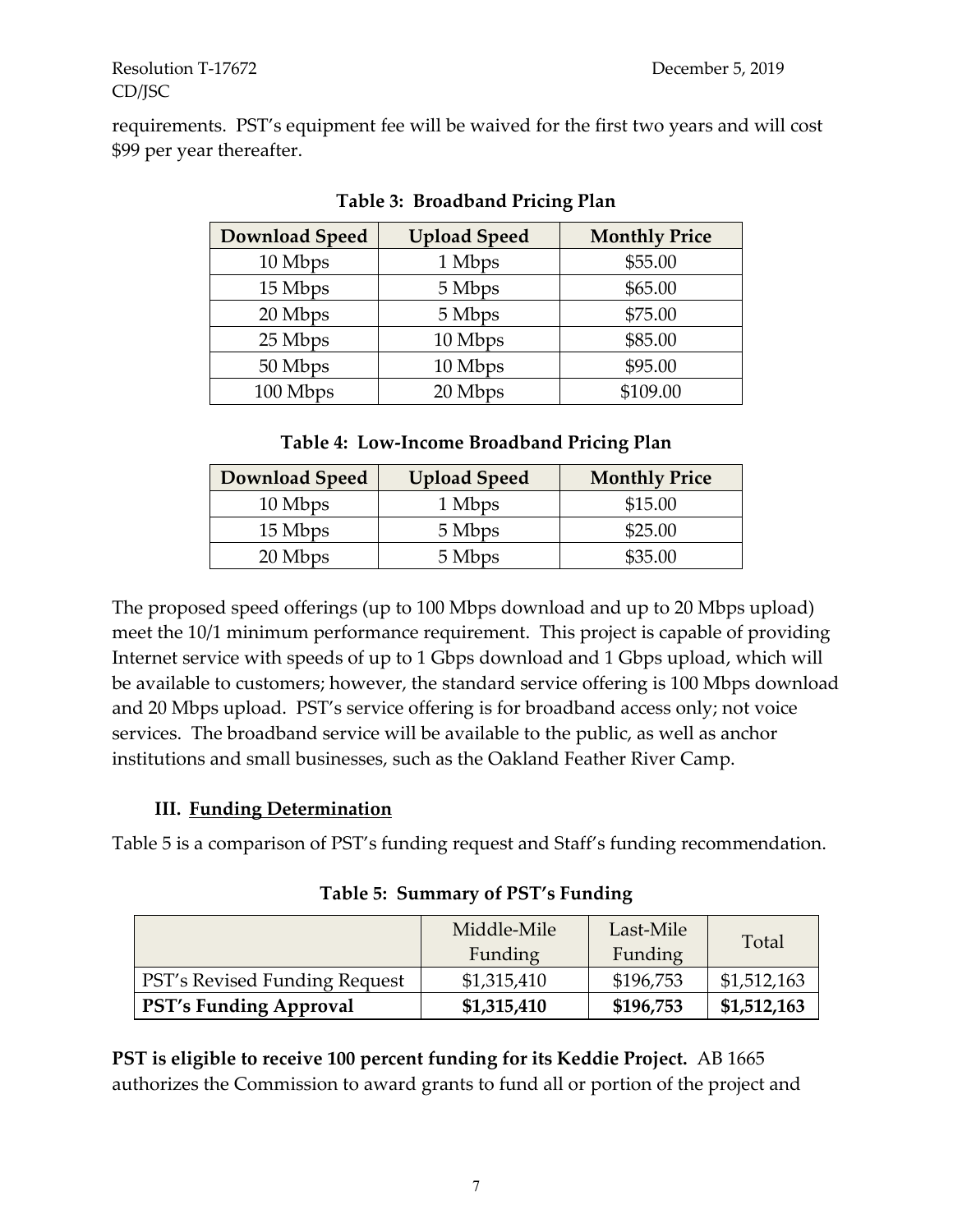$\overline{a}$ 

requires that it determine, on a case-by-case basis, the level of funding to be provided.<sup>7</sup> Staff used the statutory factors for consideration of the grant funding level, as described by Pub. Util. Code §§ 281(f)(13) and 281(b)(2)(B)(i), and CASF rules adopted in D.18-12-018. Based on those factors, Staff determined PST's request of a 100 percent funding level is appropriate; and thereby recommends awarding CASF Infrastructure grant of \$1,512,163 for the Keddie Project. Table 6, below, summarizes Staff's funding level determination for the project.

| <b>Funding Criteria</b>                                            | <b>Keddie Project</b> |
|--------------------------------------------------------------------|-----------------------|
| Baseline for Eligible Project (60%)                                | 60%                   |
| Service Level Preference: Only Dial-up or No Internet Connectivity | 20%                   |
| $(40\%)$ - no fixed or mobile broadband                            |                       |
| Low Income - up to 40%                                             |                       |
| Median Household Income for community is less than                 | $0\%$                 |
| CARE standard for family of 4, which is currently \$50,200         |                       |
| $(30\%)$                                                           |                       |
| Applicant serves low-income customers for no more than             | 10%                   |
| \$15/month (10%)                                                   |                       |
| Others: PU Code Sec 281 (f)(13) Criteria - up to 20%               |                       |
| Inaccessible Location (10%)                                        | 10%                   |
| Uses Existing Infrastructure (10%)                                 | $0\%$                 |
| Makes a Significant Contribution to the Program Goal (10%)         | 10%                   |
| <b>Total Funding Level</b>                                         | $100\%$ <sup>8</sup>  |

Details of the appropriate funding level are described below.

<sup>7</sup> Pub. Util. Code, § 281(f)(13). See Bill Analysis prepared by California Assembly Committee on Conveyance, April 26, 2017, p.4. "Arguably since the creation of CASF, most areas that have been served by CASF funds are projects in which applicants feel that their cost, combined with CASF funds, warrant an investment in deploying broadband in such areas. However, this leaves most of the remaining unserved areas of state, mostly in rural and small communities, still without broadband connectivity due to the lack of investment by providers who feel that the difficulties associated with deploying and maintaining such a network in the area for a limited amount of potential customers, even combined with CASF funds, would not result in a positive return on investment. Arguably, the remaining unserved households potentially are households in which even a 70% total cost CASF grant still does not provide enough incentive for a provider to build. Hence, CPUC should consider awarding grants that offer funding for 100% of total costs when warranted."

<sup>8</sup> Maximum funding level is 100 percent. See D.18-12-018, Table 1. Summary of Funding Level Determinations.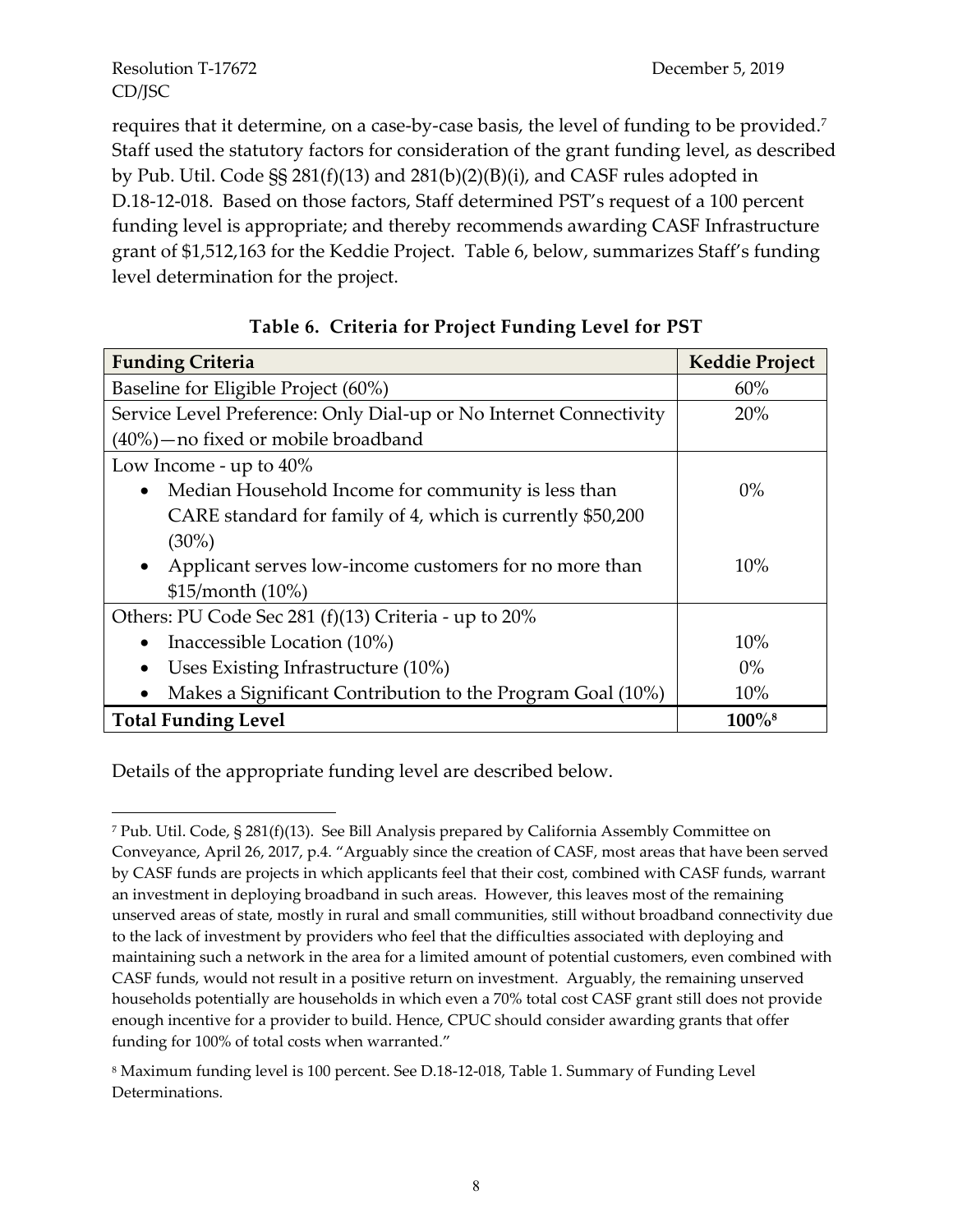**Baseline for an Eligible Project qualifies for 60 percent funding.** The CASF program is intended to finance capital costs of projects deploying broadband facilities in unserved areas of California. The identified community of Keddie meets all of the eligibility criteria, as previously described in the Project Area Eligibility section.

**Service Level Preference qualifies for an additional 20 percent funding.** Pub. Util. Code § 281(b)(2)(B)(i) encourages the Commission to give preference to projects in areas with no Internet connectivity or where Internet connectivity is available only through dial-up service and are not served by any form of wireline or wireless facility-based broadband service. According to the California Interactive Broadband Map, all of the proposed project areas are unserved by wireline or fixed wireless broadband service. However, Staff identified four out of seven census blocks have access to mobile data service, which is considered as "internet connectivity," and thus, do not qualify for additional funding. Census blocks that qualify for the Service Level Preference are 060630001006002, 060630002021065, and 060630002021066.

The maximum funding level for Service Level Preference is 40 percent. Staff calculated the percentage of additional funding in proportion to the percentage of households in the project area. The census blocks identified above include 18 of the 36 CASF-eligible households, which represent half of the households in the project area. Therefore, this project should receive half of the Service Level Preference funding, which equates to an additional 20 percent funding for this criterion.

**Low Income considerations qualify for an additional 10 percent funding**. The average median household income of the census block groups in the proposed project area is \$58,029. Based on the proportion of households located in each census block group, the weighted median household income of the proposed project area reduces to \$54,291, which still does not meet the CASF low-income eligibility threshold. For those with incomes below 190 percent of the federal poverty level, PST will offer a \$15 monthly plan and is therefore eligible for an additional 10 percent funding.

**Other Factor considerations qualify for an additional 20 percent funding.** The Keddie Project meets two of the three criteria and qualifies for an additional 20 percent funding.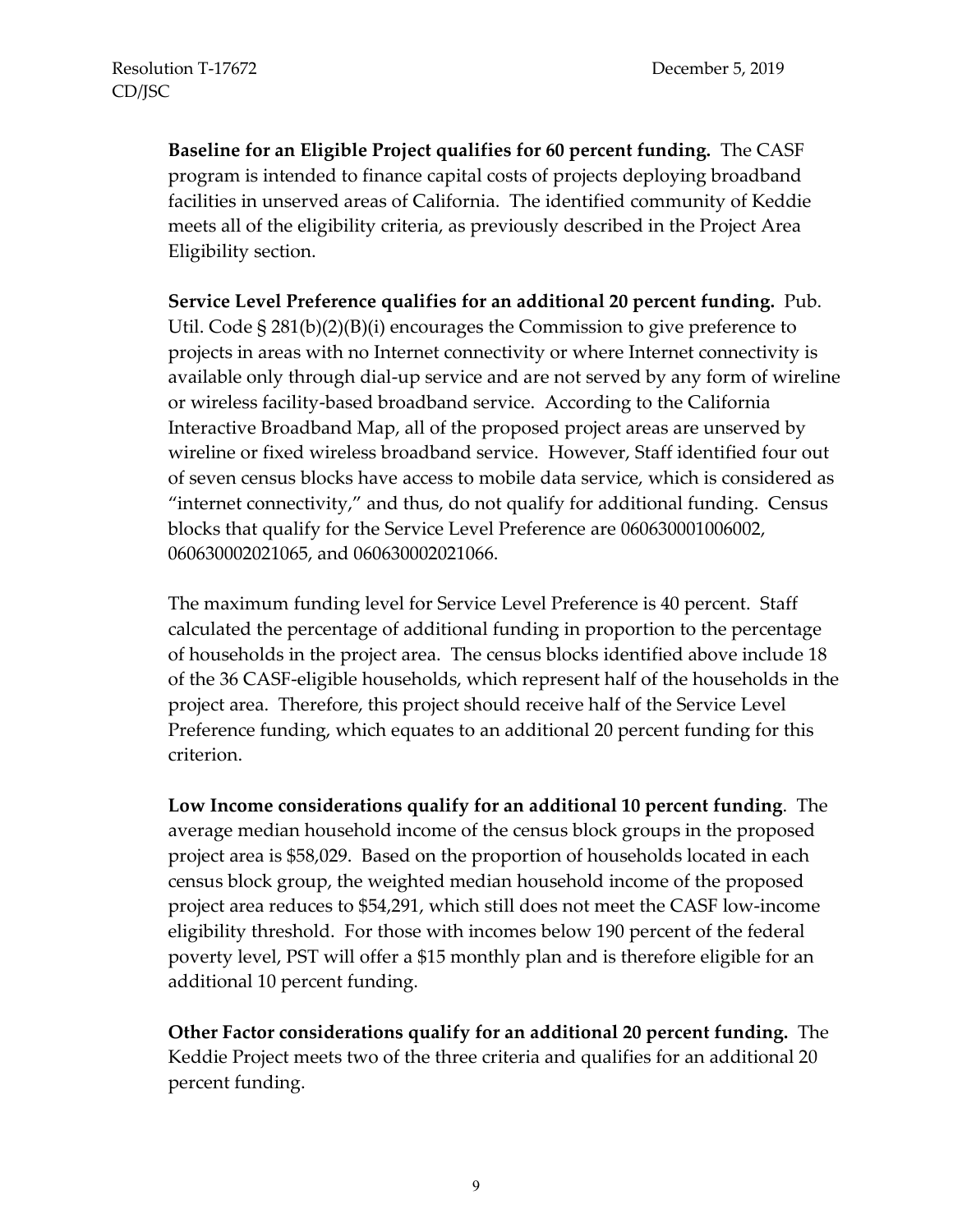Staff determined the proposed project meets the inaccessible location criteria for an additional 10 percent funding. The project area is located in the remote northern Sierra Nevada mountains and Plumas National Forest. Staff considers the project area to be difficult terrain and relatively inaccessible to advanced broadband communications infrastructure. Additionally, the proposed project areas are in rural census blocks as defined by the U.S. Census. Details of geography and topography are shown in Appendix C.

Staff determined the project makes a significant contribution to the program goal and is eligible for an additional 10 percent funding. The Northeast California Connect Consortium region to which the community of Keddie belongs, is at 90.4 percent,<sup>9</sup> which is below the CASF program goal. Therefore, this project is considered as making a significant contribution to the program goal.

#### **IV. Safety and Community Support**

The CASF program encourages the deployment of broadband throughout the State to enable the public to access Internet-based safety applications, telehealth services, access to emergency services, and to allow first responders to communicate with each other and collaborate during emergencies.

**PST's Keddie Project will provide enhanced communications services that will promote public safety capabilities in an area located in a Tier 2 Fire-Threat District.**<sup>10</sup> The communities of Keddie and Quincy have been designated by CalFire as "Communities at Risk" of damage from wildfire. The city of Keddie is only accessible by Highway 70, where in an event of a major wildfire, the Keddie area could easily become isolated. East Sierra Valley Chamber of Commerce and Plumas County Public Health Agency filed letters of support for the project emphasizing the importance of broadband access in rural communities for safety and emergency services. Per East Sierra Valley Chamber of Commerce, PST has been providing critical telecommunications services to neighboring rural communities, however, not all have access to high-speed Internet. The Sierra Valley has been overlooked by service providers such as AT&T and Verizon, such that the area is lacking good, reliable communications. For these reasons, Staff finds the project will enhance public safety.

 $9$  See 2018 Annual Report on the California Advanced Services Fund, California Public Utilities Commission, Issued April 2019, page 4.

<sup>10</sup> See https://www.cpuc.ca.gov/firethreatmaps/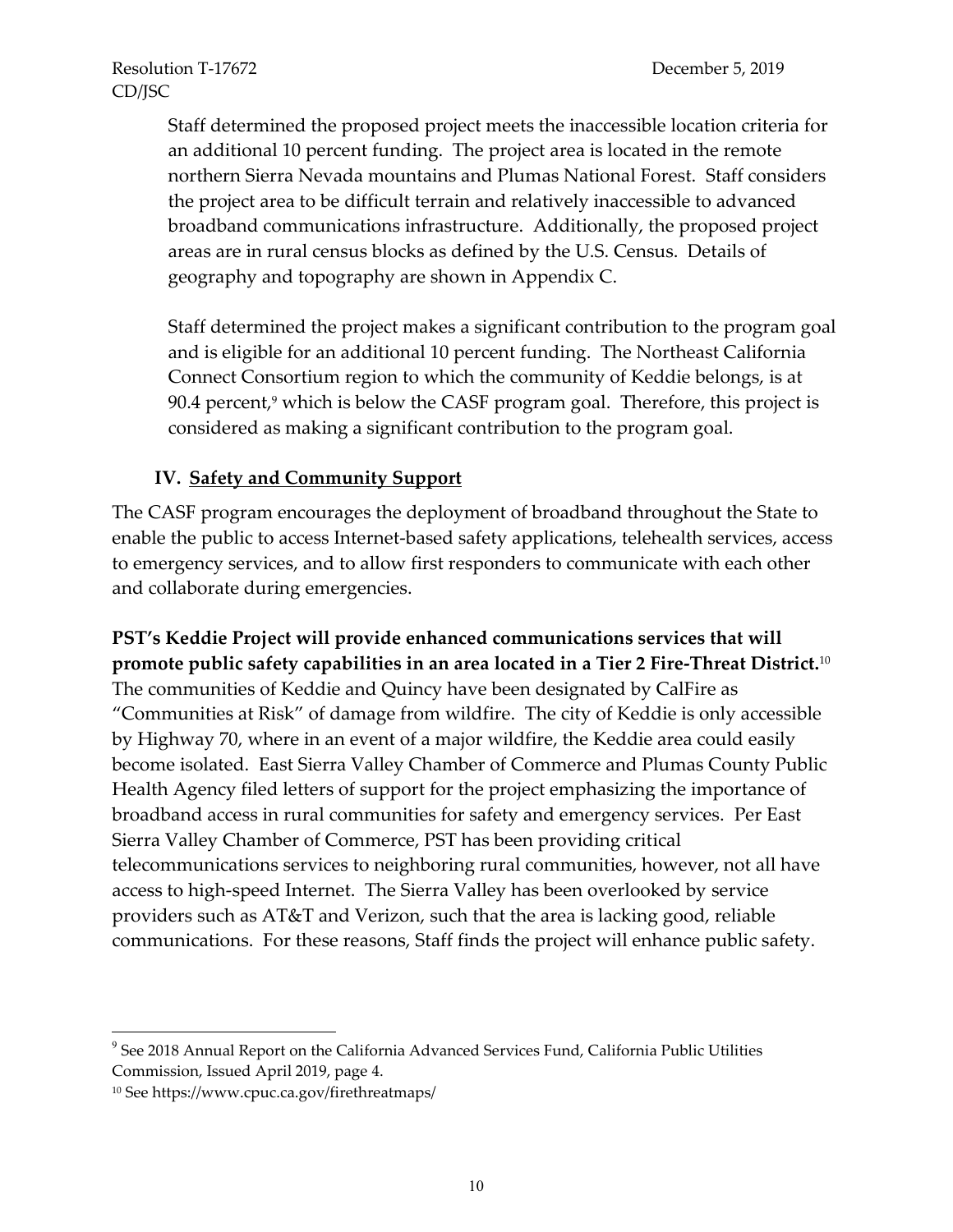**The project is greatly supported by the community for its potential to remove barriers to economic and workforce development, health care, education and public safety.** As the only higher education provider in Plumas County, Feather River College supports the project based on the premise that access to high-speed Internet is integral for residents to access academic content essential for community and economic development. Feather River College offers online courses, including video streaming content, for entrepreneurship training and website development. The project brings the prospect of economic growth by attracting new businesses that will provide and create jobs in the region. The project is supported by the community for its potential to remove barriers to economic and workforce development and to improve health care, education, public safety and quality of life for community members.

Letters of Support were also received from US House Representative Doug LaMalfa (District 1), California Assemblyman Brian Dahle (District 1), Plumas County Board of Supervisors, Mohawk Valley Stewardship Council, and Sierra Nevada Journeys.

### **V. Compliance Requirements**

PST is required to comply with all the guidelines, requirements, and conditions associated with the grant of CASF funds as specified in D. 18-12-018. Such compliance includes, but is not limited to, the items noted below.

#### A. Deployment Schedule

The Commission expects PST to complete the project within 12 months from the start date (whereby the applicants have secured CEQA approval from the Commission and all required permits), and the applicant has committed to do so. If PST is unable to complete the proposed project within the 12-month timeframe requirement, PST must notify the Director of the Communications Division as soon as PST becomes aware of this possibility. If such notice is not provided, the Commission may reduce payment for failure to satisfy this requirement of notifying the Director on a timely basis.

#### B. Execution and Performance

Staff and PST shall determine a project start date after PST has obtained all approvals. The Commission may terminate the grant should PST or any contractor it retains fail to commence work by the designated date, upon five days written notice to PST. In the event that PST fails to complete the project in accordance with the terms of CPUC approval as set forth in this resolution, PST shall reimburse some or all of the CASF funds that it has received. PST must complete all construction covered by the grant on or before the grant's termination date.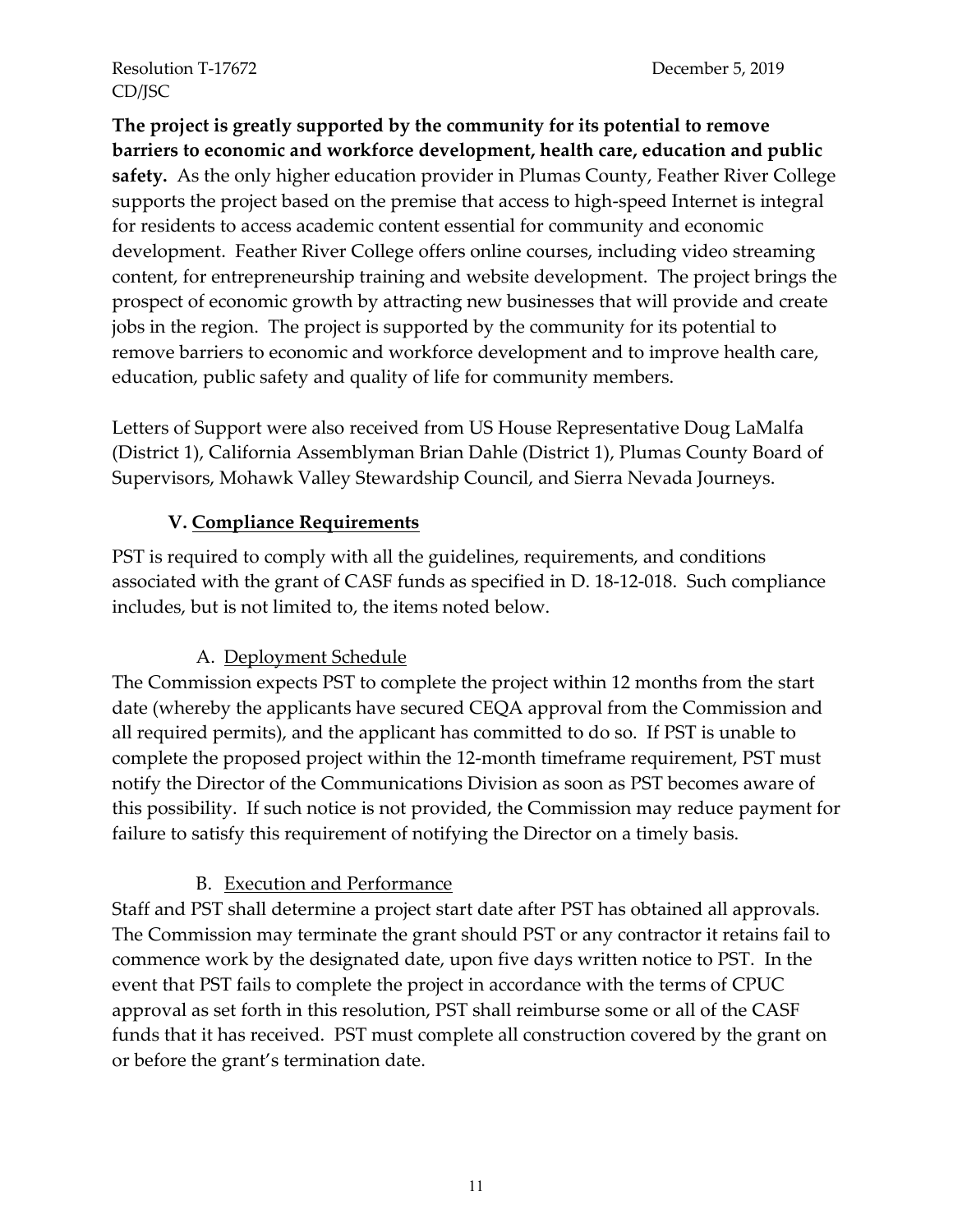### C. Letter of Credit

The Commission exempts Certificate of Public Convenience and Necessity (CPCN) holders from providing a letter of credit, on the basis that the company submitted a performance bond to the Commission to maintain its CPCN and that the Commission has other means to enforce compliance. In its application, PST provided proof of CPCN registration and thus, is exempt from providing a letter of credit.

### D. Project Audit

The Commission has the right to conduct any necessary audit, verification, and discovery during project implementation/construction to ensure that CASF funds are spent in accordance with Commission approval.

The PST invoices will be subject to a financial audit by the Commission at any time within three years of completion of the work.

### E. Reporting

All grantees must submit biannual progress reports on the status of the project irrespective of whether grantees request reimbursement or payment. Before full payment of the project, the PST must submit a project completion report. Progress reports shall use the schedule for deployment, major construction milestones and costs submitted in the proposal; indicate the actual date of completion of each task/milestone as well as problems and issues encountered, and the actions taken to resolve these problems and issues during project implementation and construction; and identify future risks to the project.

Recipients shall also include test results on the download and upload speeds on a census block basis in the final completion report. PST must certify that each progress report is true and correct under penalty of perjury.

### F. Submission of Form 477

The Federal Communications Commission (FCC) currently requires broadband providers to semiannually submit Form 477, which includes speed data. While there is an imperfect match between the data that is reported in Form 477 and data relevant to the CASF program, Form 477 data will be useful in documenting CASF deployment for the service provider's new service. Pursuant to General Order 66-C, service providers in California must submit a copy of their Form 477 data directly to the CPUC,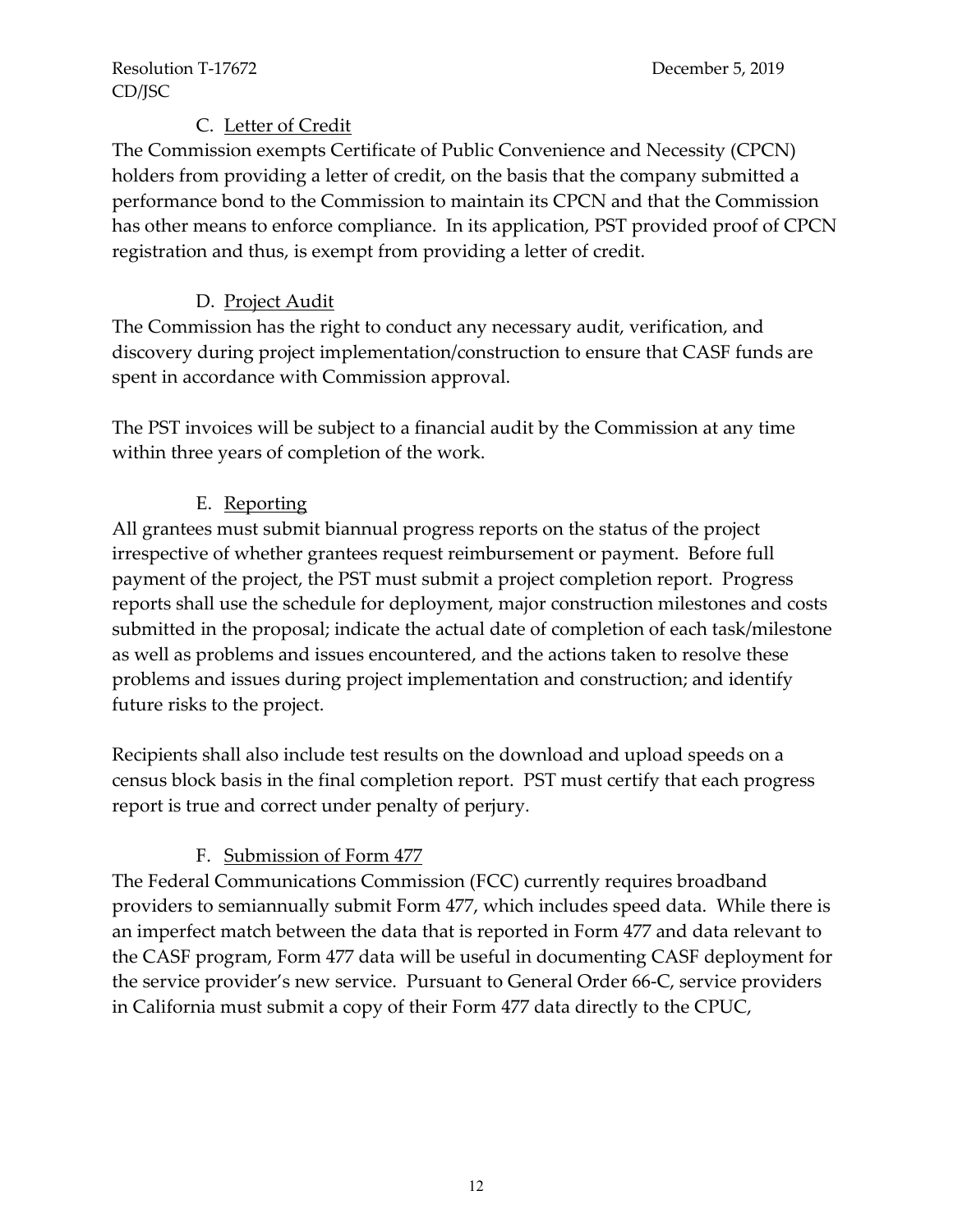concurrent with their submission of the same data to the FCC, for a five-year period after completion of the project.<sup>11</sup>

### G. Prevailing Wage

Section 1720 of the California Labor Code specifies that CASF-subsidized projects are subject to prevailing wage requirements. PST has committed to follow state prevailing wage requirements with regards to this project.

### **VI. Payments to CASF Recipients**

The Commission may reimburse PST's expense in accordance to Pub. Util. Code § 281(f)(11). Details of reimbursable expenses are in Appendix D.

# **COMMENTS ON DRAFT RESOLUTION**

In compliance with Public Utilities Code § 311(g), a notice letter was e-mailed on October 31, 2019, informing all parties on the CASF Distribution List of the availability of the draft of this resolution for public comments at the Commission's website at [http://www.cpuc.ca.gov/PUC/documents/.](http://www.cpuc.ca.gov/PUC/documents/) This letter also informed parties that the final conformed Resolution adopted by the Commission will be posted and available at this same website.

Comments were submitted by the Public Advocates Office (PAO) on November 20, 2019. Reply comments were submitted by PST on November 27, 2019.

### **PAO's Comments**

PAO recommends PST be required to provide an affordable low-income broadband plan starting at \$15 per month, which is consistent with other CASF applicants' that have opted to provide such a plan. PAO asserts that the proposed Keddie project does not meet the minimum performance criteria pursuant to D.18-12-018 because the discount of \$10 per month does not satisfy the requirement of "affordability" for low-income customers. PAO also argues the \$10 discount offered by PST will result in a minimum price of \$45 per month, which is significantly higher compared to other low-income broadband plans.

### **PST's Reply Comments**

<sup>11</sup> *Approval of the California Advanced Services Fund (CASF) Application Requirements and Scoring Criteria for Awarding CASF Funds* (2008) Cal. P.U.C. Res. No. T-17143 at 4.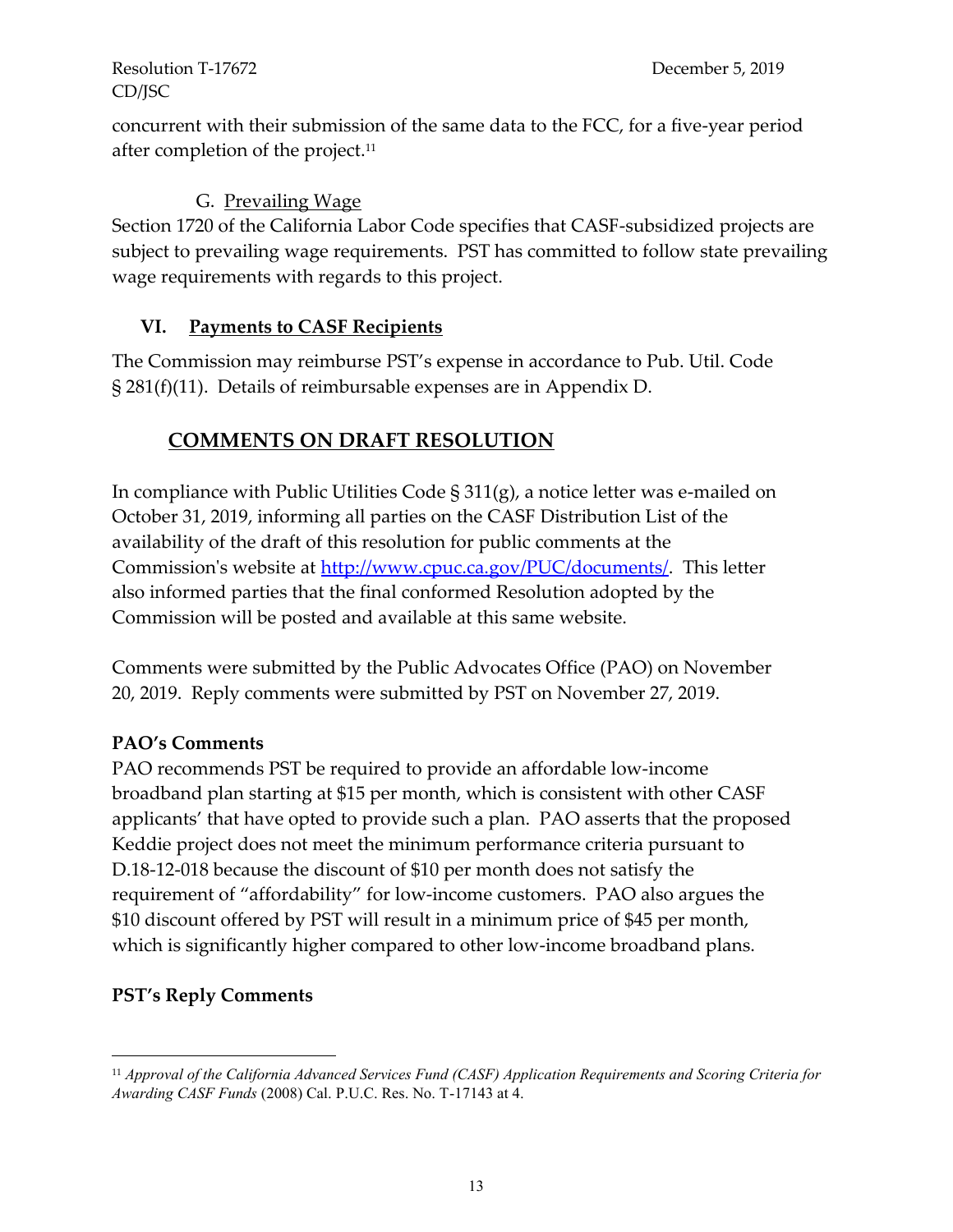In response to PAO's comments, PST proposes to revise its low-income broadband plan to start at \$15 per month for 10 Mbps download/ 1 Mbps upload.

### **Staff's Response to Comments and Reply Comments**

Given PST's proposal to revise its low-income program offering, Staff recommends awarding PST the additional 10 percent funding for the Low-Income funding criteria. The resolution has been revised to reflect the additional 10% funding.

Staff recognizes affordability is the most common barrier to adoption and appreciates PAO's proposal on a reasonable standard for affordability. However, the issue of what is considered an affordable low-income broadband plan is a policy issue that should be addressed in a proceeding.

## **FINDINGS**

- 1. PST filed an application for CASF funding for its Keddie Project on May 1, 2019. The revised proposed project would deploy middle-mile and last-mile fiber facilities that will enable provision of high-speed Internet service with speeds of up to 100 Mbps download and 20 Mbps upload to 36 households in the unserved community of Keddie in Plumas County.
- 2. On May 15, 2019, Staff posted a summary of the proposed project, including a listing of the census blocks and zip codes covered, and the proposed project area map. The project summary was posted on the "CASF Applications Project Summaries" webpage, which may be found on the Commission's CASF website.
- 3. Staff received one challenge to this project from Digital Path, Inc. Based on the review of information submitted, Staff concluded two of proposed census blocks were already served. Staff requested that PST revise its application to remove the served census blocks. On October 1, 2019, Staff posted the revised project summary on the "CASF Applications Project Summaries" webpage. The application eligible areas are in CBGs: 060630001005, 060630001006, and 060630002021.
- 4. Based on its review, Staff determined that the project qualifies for funding pursuant to CASF guidelines and requirements found in D. 18-12-018 and its Appendix 1 and recommends Commission approval of CASF funding for PST's Keddie Project.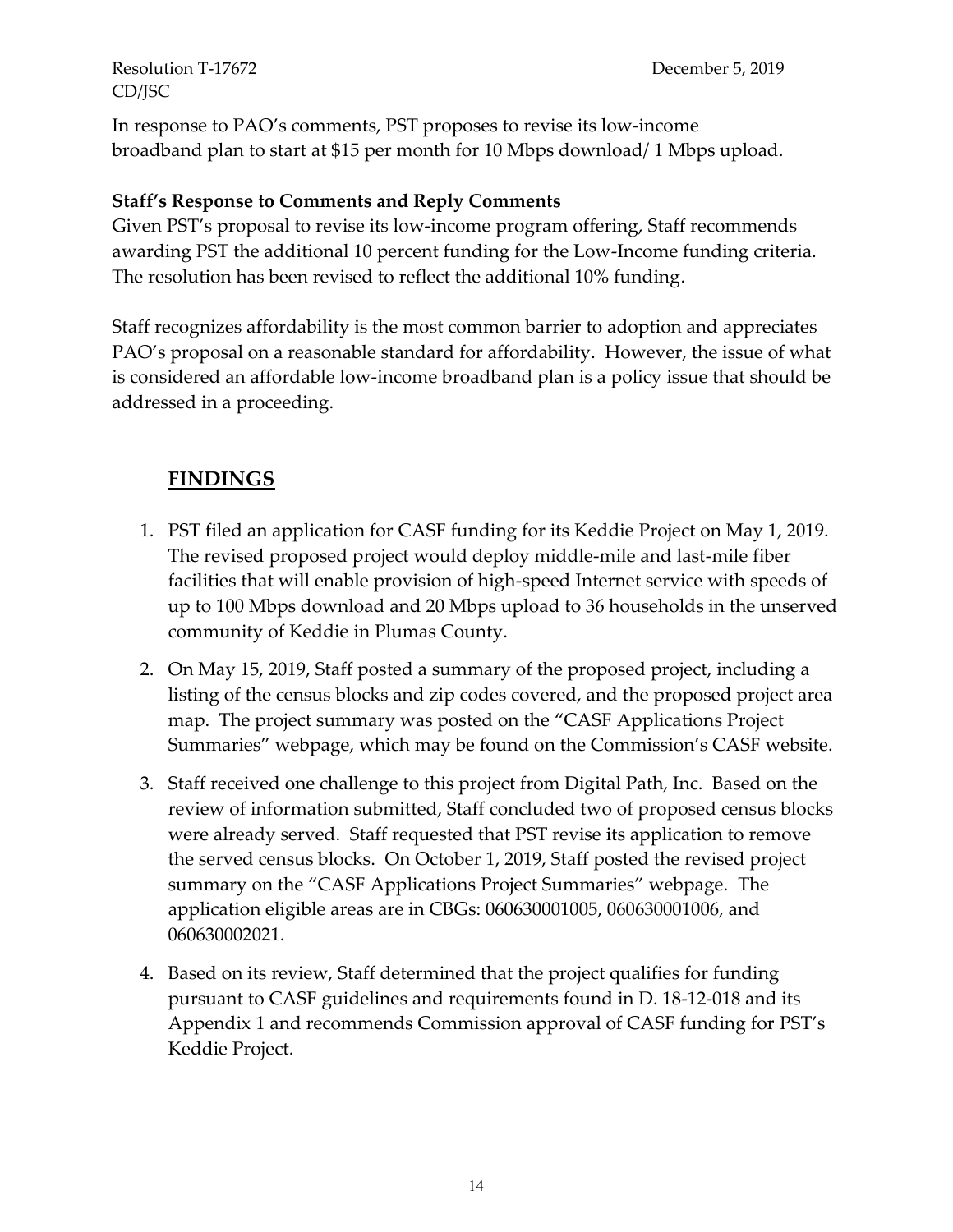- 5. The Commission has determined that the project is categorically exempt from CEQA review, under 14 C.C.R. § 15301 regarding exemption for existing facilities and 14 C.C.R. § 15304 regarding minor alterations to land.
- 6. A notice letter was e-mailed on October 31, 2019, informing all applicants filing for CASF funding and parties on the CASF distribution list of the availability of the draft of this Resolution for public comments at the Commission's website http://www.cpuc.ca.gov/PUC/documents/. PAO submitted comments; PST submitted reply comments.

### **THEREFORE, IT IS ORDERED that:**

- 1. The Commission shall award \$1,512,163 to PST for the Keddie Project as described herein and summarized in Appendix A of this Resolution, which shall be paid out of the CASF Infrastructure Grant Account in accordance with the guidelines adopted in D. 18-12-018 and its Appendix 1, and with the process defined in Appendix D "Payments to CASF Recipients" of this Resolution.
- 2. PST shall comply with all guidelines, requirements and conditions associated with a CASF award, as specified in D. 18-12-018 and its Appendix 1, and all requirements for this project included in this resolution, and must submit FCC Form 477 to the Commission, as specified in Resolution T-17143.
- 3. If PST fails to complete the project in accordance with the CASF guidelines and requirements outlined in D.18-12-018 and its Appendix 1, and the terms in this Resolution, PST must reimburse some or all of the CASF funds that it has received.
- 4. PST must complete and execute the consent form (to be sent to the Grantee after this Resolution is adopted) agreeing to the conditions set forth in this Resolution and return it the CASF Staff within 30 calendar days from the date of the adoption of this Resolution. Failure to submit the consent form within 30 calendar days from the adoption date of this Resolution may result in the Commission voiding the grant award.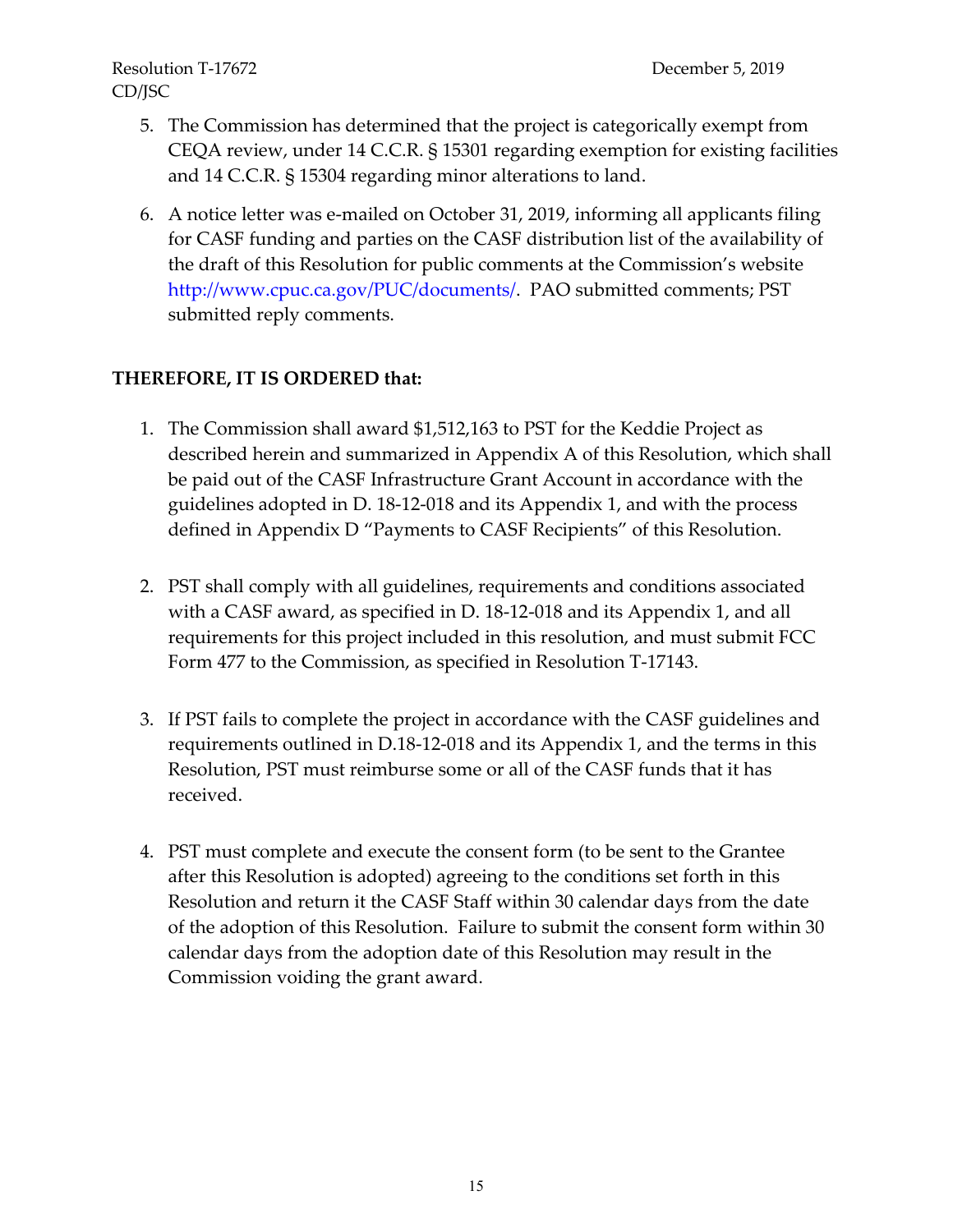This Resolution is effective today.

I hereby certify that this Resolution was adopted by the Public Utilities Commission at its regular meeting on December 5, 2019. The following Commissioners approved it:

/s/ ALICE STEBBINS

 Alice Stebbins Executive Director

MARYBEL BATJER President LIANE M. RANDOLPH MARTHA GUZMAN ACEVES CLIFFORD RECHTSCHAFFEN GENEVIEVE SHIROMA **Commissioners**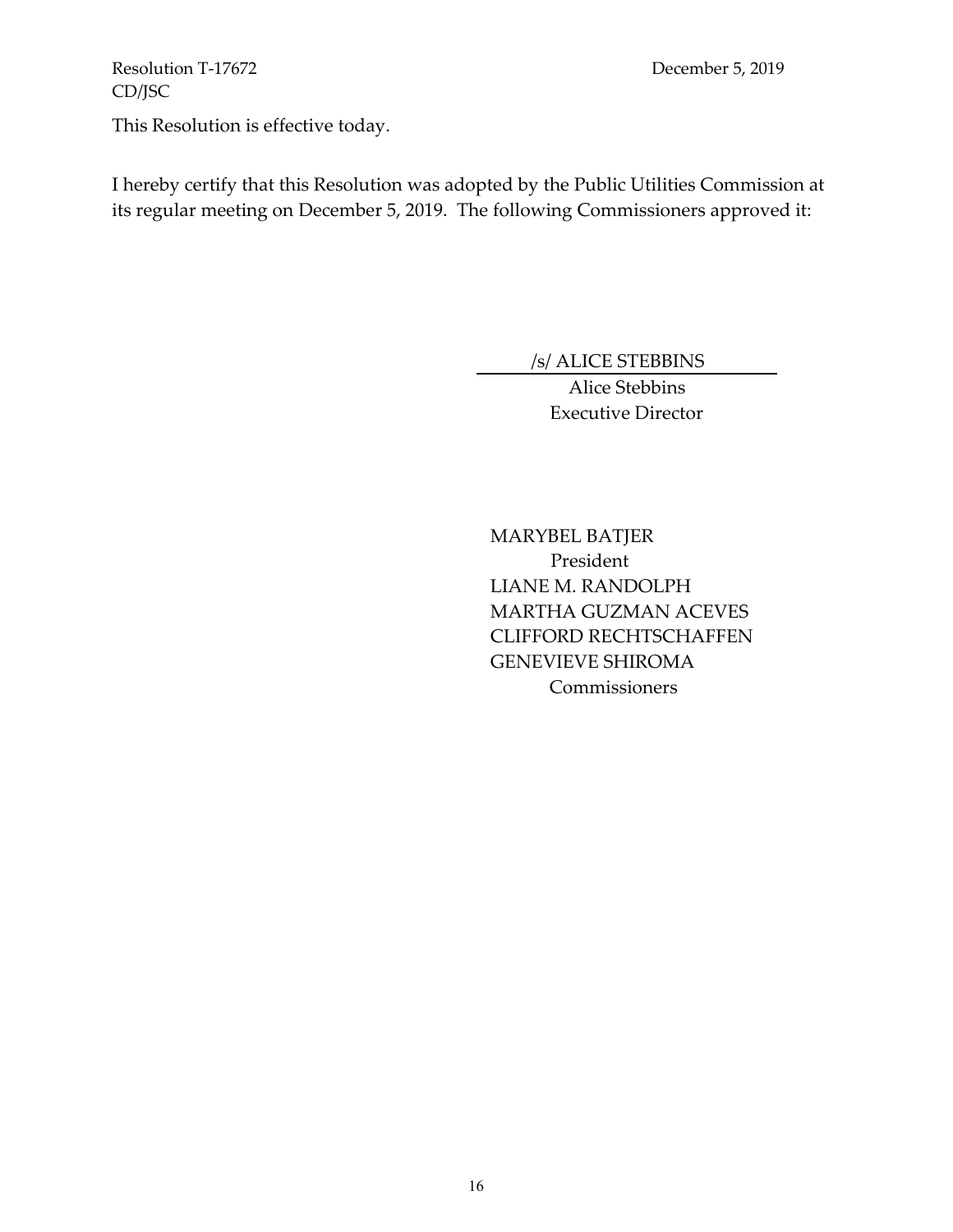# **APPENDIX A Resolution T-17672: Plumas Sierra Telecommunications Keddie Project CASF Applicant Key Information**

| Project Name                                       | <b>PST Keddie Project</b>                                                                                                                                                                                                                                                                                                                                                                                                |
|----------------------------------------------------|--------------------------------------------------------------------------------------------------------------------------------------------------------------------------------------------------------------------------------------------------------------------------------------------------------------------------------------------------------------------------------------------------------------------------|
| Project Plan                                       | project proposes to build middle-mile<br>and<br>last-mile<br>fiber<br>The<br>infrastructure in Keddie to deploy fiber-to-the-home (FTTH) high-speed<br>Internet service to 36 unserved households.<br>There is no broadband<br>infrastructure currently in existence. Fiber facilities will utilize existing<br>poles and rights of ways. The project will provide up to 100 Mbps<br>download and 20 Mbps upload speeds. |
| Project Size<br>(in square miles)                  | 0.87                                                                                                                                                                                                                                                                                                                                                                                                                     |
| Download/Upload speed                              | 100 Mbps / 20 Mbps                                                                                                                                                                                                                                                                                                                                                                                                       |
| Location                                           | Plumas County                                                                                                                                                                                                                                                                                                                                                                                                            |
| Community Names                                    | Keddie                                                                                                                                                                                                                                                                                                                                                                                                                   |
| Census Blocks                                      | 060630001005005<br>060630001006002<br>060630001006030<br>060630001006039<br>060630001006042<br>060630002021065<br>060630002021066                                                                                                                                                                                                                                                                                        |
| Median Household Income<br>(by Census Block Group) | \$58,029                                                                                                                                                                                                                                                                                                                                                                                                                 |
| Estimated potential<br>subscriber size             | 36 households                                                                                                                                                                                                                                                                                                                                                                                                            |
| Applicant expectations                             | 11 households (30-percent take rate)                                                                                                                                                                                                                                                                                                                                                                                     |
| Pricing Plan (Monthly)                             | 10/1 - \$55; 15/5 - \$65; 20/5 - \$75; 25/10 - \$85; 50/10 - \$95; 100/20 - \$109<br>(no installation fee)                                                                                                                                                                                                                                                                                                               |
| Deployment Schedule<br>(from permit approval date) | 6 months                                                                                                                                                                                                                                                                                                                                                                                                                 |
| Proposed Project Budget<br>(Total)                 | \$1,512,163<br>Middle-Mile Budget: \$1,315,410<br>Last Mile Budget: \$196,753                                                                                                                                                                                                                                                                                                                                            |
| Grant Requested Amount<br>(100 percent)            | \$1,512,163                                                                                                                                                                                                                                                                                                                                                                                                              |
| <b>CASF Grant Amount</b><br>(100 percent)          | \$1,512,163                                                                                                                                                                                                                                                                                                                                                                                                              |
| Recommended Grant per<br>household passed          | \$42,004<br>\$5,465 (last mile costs only)                                                                                                                                                                                                                                                                                                                                                                               |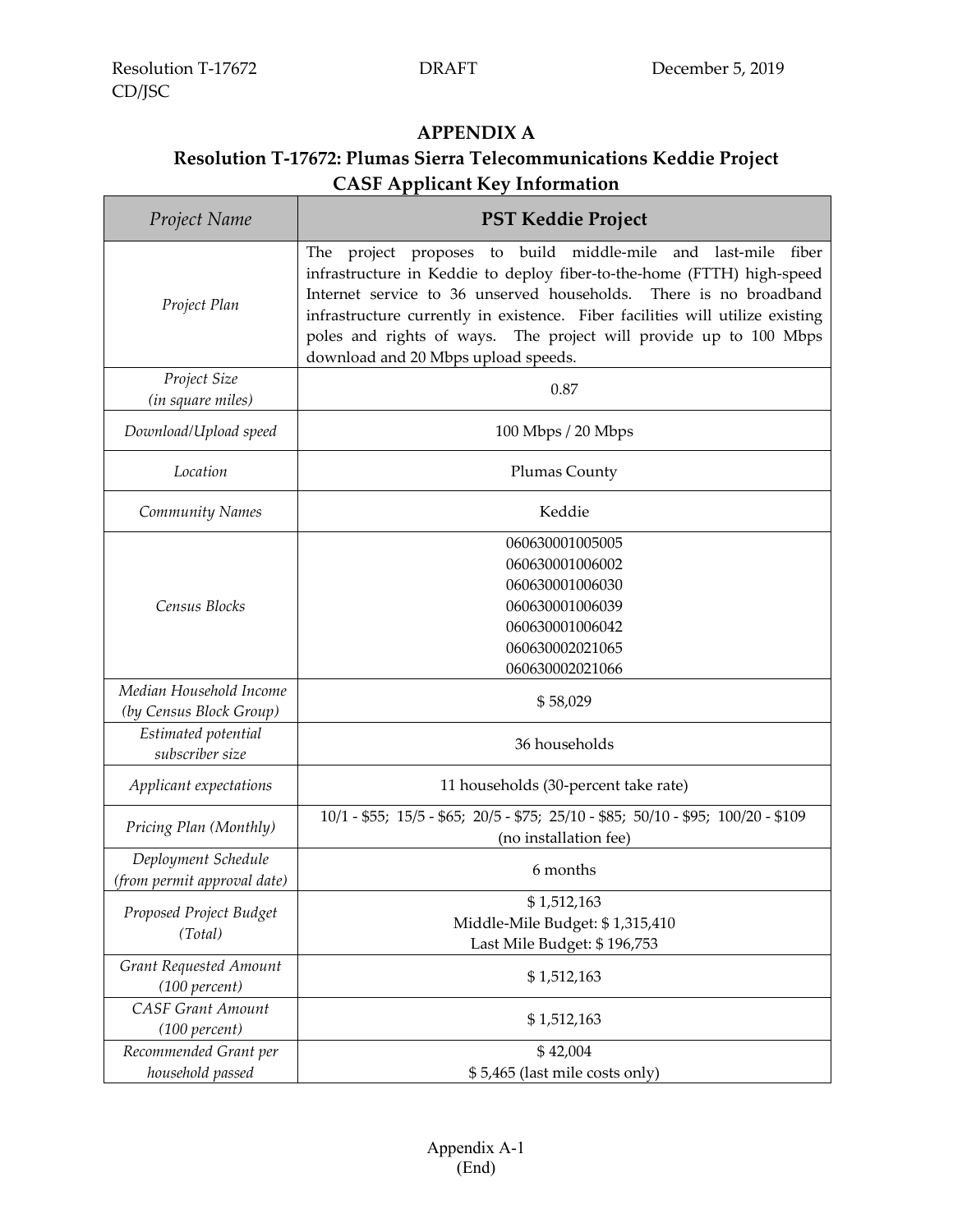### **APPENDIX B Resolution T-17672: Plumas Sierra Telecommunications Keddie Project Project Location Map**

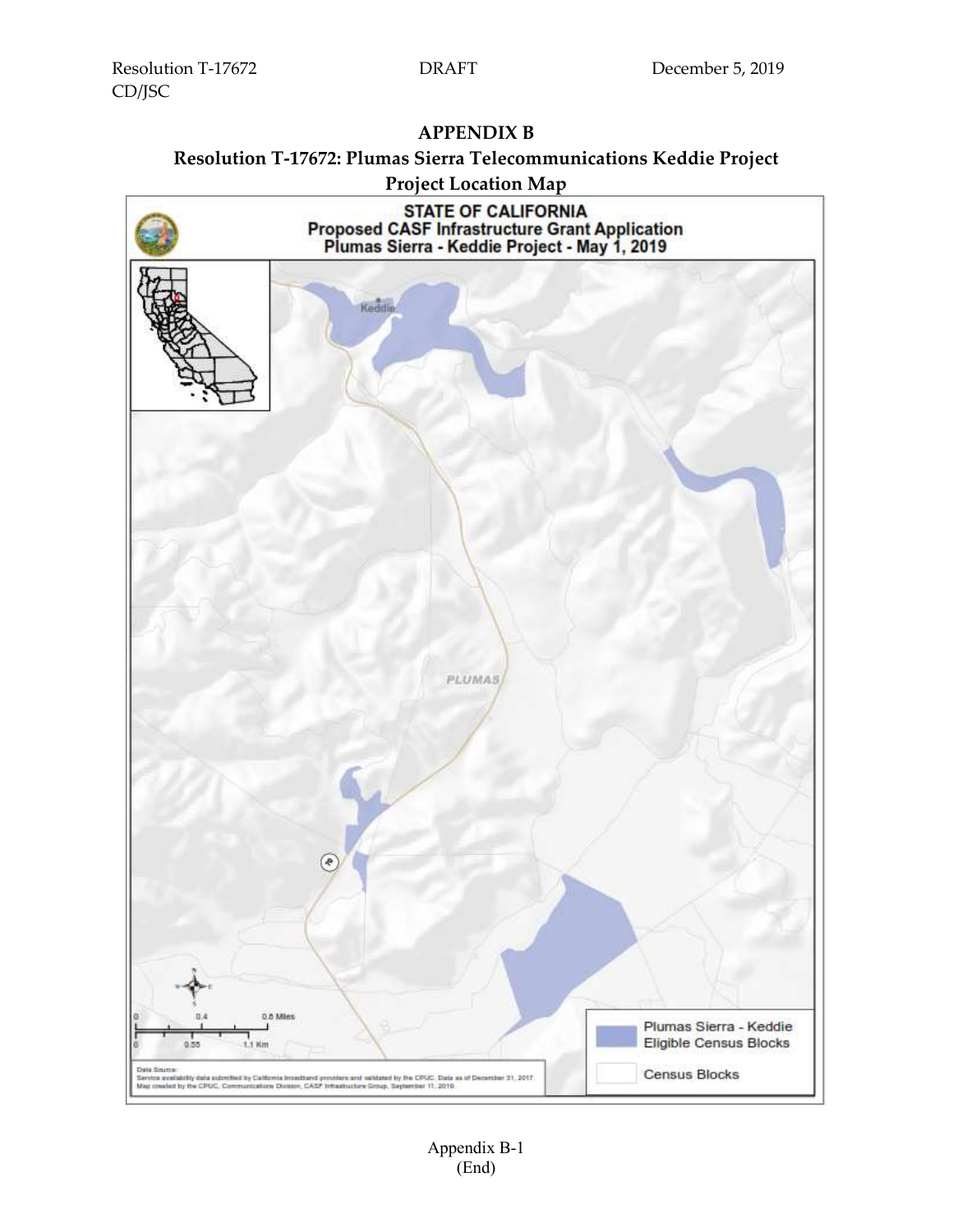## **APPENDIX C Resolution T-17672: Plumas Sierra Telecommunications Keddie Project Geography and Topography**

*Geography and Topography:* Keddie is city located along the Feather River in the Sierra Nevada Mountains in Plumas County, about 5 miles north of Quincy. Located entirely within the boundaries of the Plumas National Forest, the proposed project's route follows Highway 70 through mountainous terrain of fir and pine forests. The project area also includes unincorporated areas of Quincy.